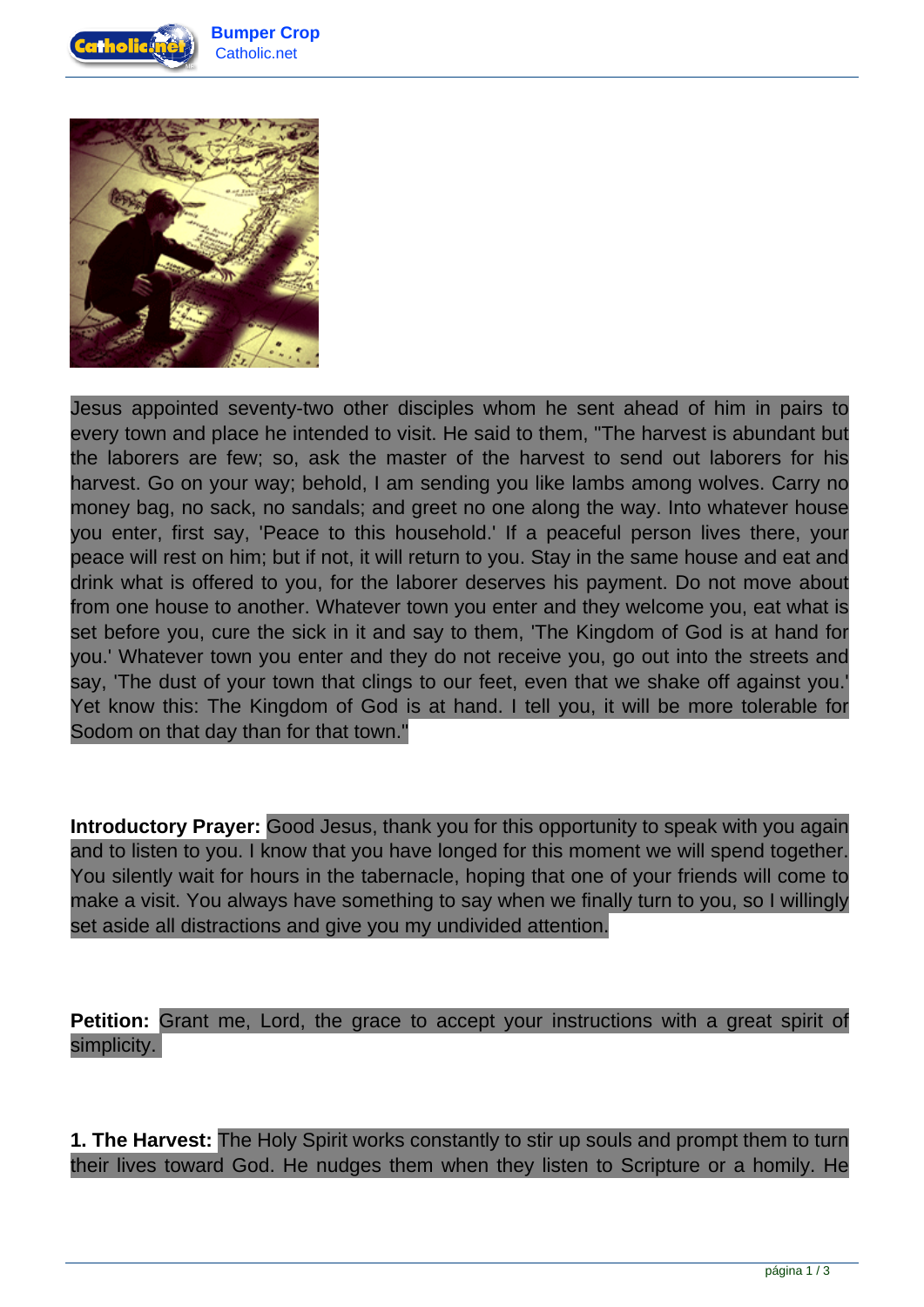

speaks to them in the little events of day-to-day life. But there is often one other ingredient he uses to reach souls: He uses us. He uses our example, our words, our drawing close to others. This is why Our Lord speaks of a crop waiting to be harvested. Harvesting is all about toil and timing. Crops not brought in quickly rot in the field. What harvest of souls might Our Lord be asking me to help with? It might be an engaged couple who need to be helped in their faith. It might be a sick relative who needs to prepare spiritually for death. It might be a troubled teen who needs guidance to keep on the right path. All these could be souls who need help now. Will I respond?

**2. Full-time Laborers:** Besides the work that all of us are called to do by our baptism, there is also a need for people who dedicate their entire lives to the mission of evangelization. Priests especially are needed, to confect the Eucharist and to grant absolution within the sacrament of reconciliation. The principle outlined in the first point of this meditation applies here as well: The Holy Spirit inspires new vocations, and frequently he depends on others to promote this work. Do I join in this crucial work for the Church? Do I encourage vocations? Do I speak well of priests and religious? Am I willing to let a son or daughter, a brother or sister, pursue a vocation? Do I see that the vocation I encourage today might be the vocation that helps save the soul of a child or grandchildren in the future?

**3. Details Matter:** Jesus' precise instructions to his disciples show that details matter to him. Our Lord doesn't leave anything to chance. He has a system for how to evangelize, and it is crucial that the disciples follow his orders precisely. This reminds us that work of evangelization and building the Kingdom is Jesus', and as such he makes the rules. Freelance evangelization doesn't substitute for what Christ wants. This principle applies to all walks of life. Hence, there are rules that regulate conduct within marriage and before marriage. There are guidelines as to what lawmakers can and cannot support, and how businesspeople should and should not treat their employees and customers. Might I think that I'm exempt from Christ's rules? Might I be living my faith on my terms, rather than on Christ's?

**Conversation with Christ:** Lord, help me avoid fooling myself that I'm doing your will, when in fact I might be following my own whims. Let me appreciate that there is a teamwork aspect to the Christian life that helps me grow in patience and humility.

**Resolution:** I will pray or offer up a sacrifice for vocations, or speak of vocations to at